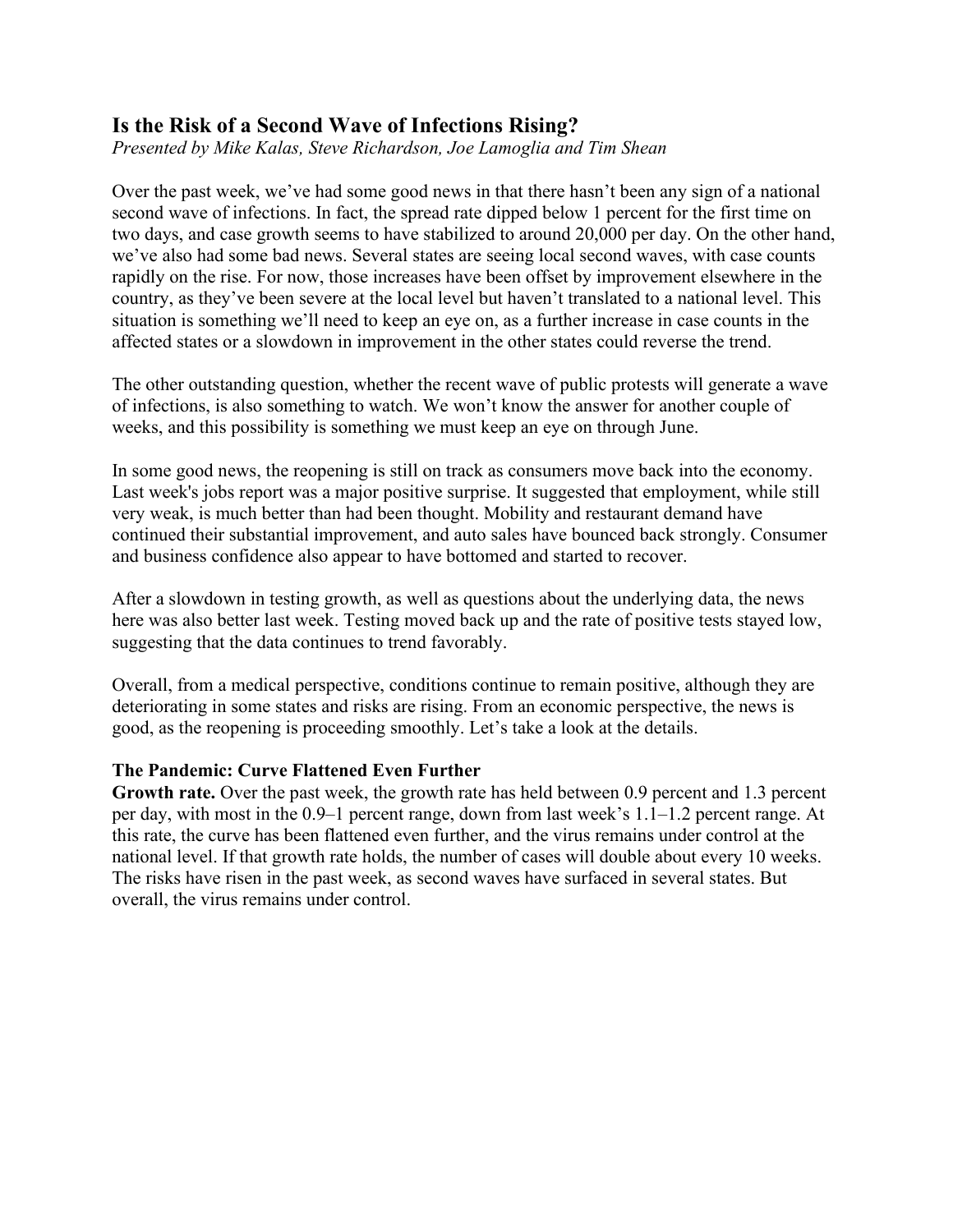

*Source: Data from [worldometer.com](https://www.worldometers.info/coronavirus/)*

**Daily testing rate.** After a drop, testing rates recovered in past days and look to be increasing steadily. We have seen slowdowns like those of last week before, and the recovery suggests this rate should continue to improve in the coming weeks.



*Source: Data from the [COVID Tracking Project](https://covidtracking.com/)*

**Positive test results.** Another way of seeing this progress is to look at the percentage of each day's tests that are positive. Ideally, this number would be low, as we want to be testing everyone and not just those who are obviously sick. The lower this number gets, the wider the testing is getting. Here, we can see that the positive level remains low, suggesting that we are getting to the point of having enough tests in place to get a reasonable grasp of how the pandemic is spreading.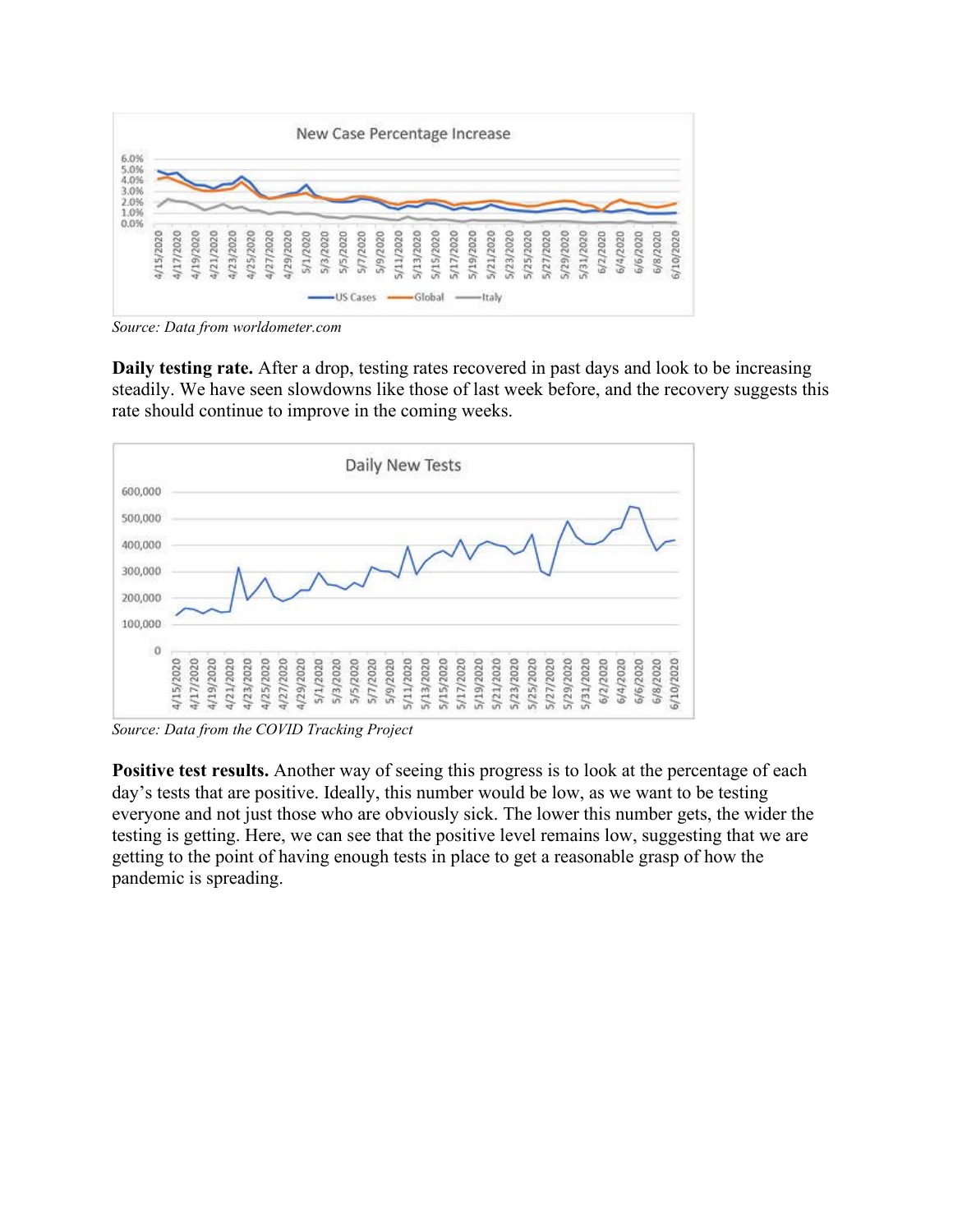

*Source: Data from the [COVID Tracking Project](https://covidtracking.com/)*

**New cases per day.** Despite the state-level outbreaks, the number of new cases per day has stayed at around 20,000. This number is, again, somewhat better than it looks. With the reopening and state outbreaks, other things being equal, we would expect reported cases to increase—which has not happened. Stabilization, in this context, continues to be positive overall.



*Source: Data from [worldometer.com](https://www.worldometers.info/coronavirus/)*

**Total active cases.** Active case growth has remained stable over the past week and may actually have reached a peak, as case resolutions now exceed new infections on many days. This improvement is another sign that we have successfully flattened the curve.



*Source: Data from [worldometer.com](https://www.worldometers.info/coronavirus/)*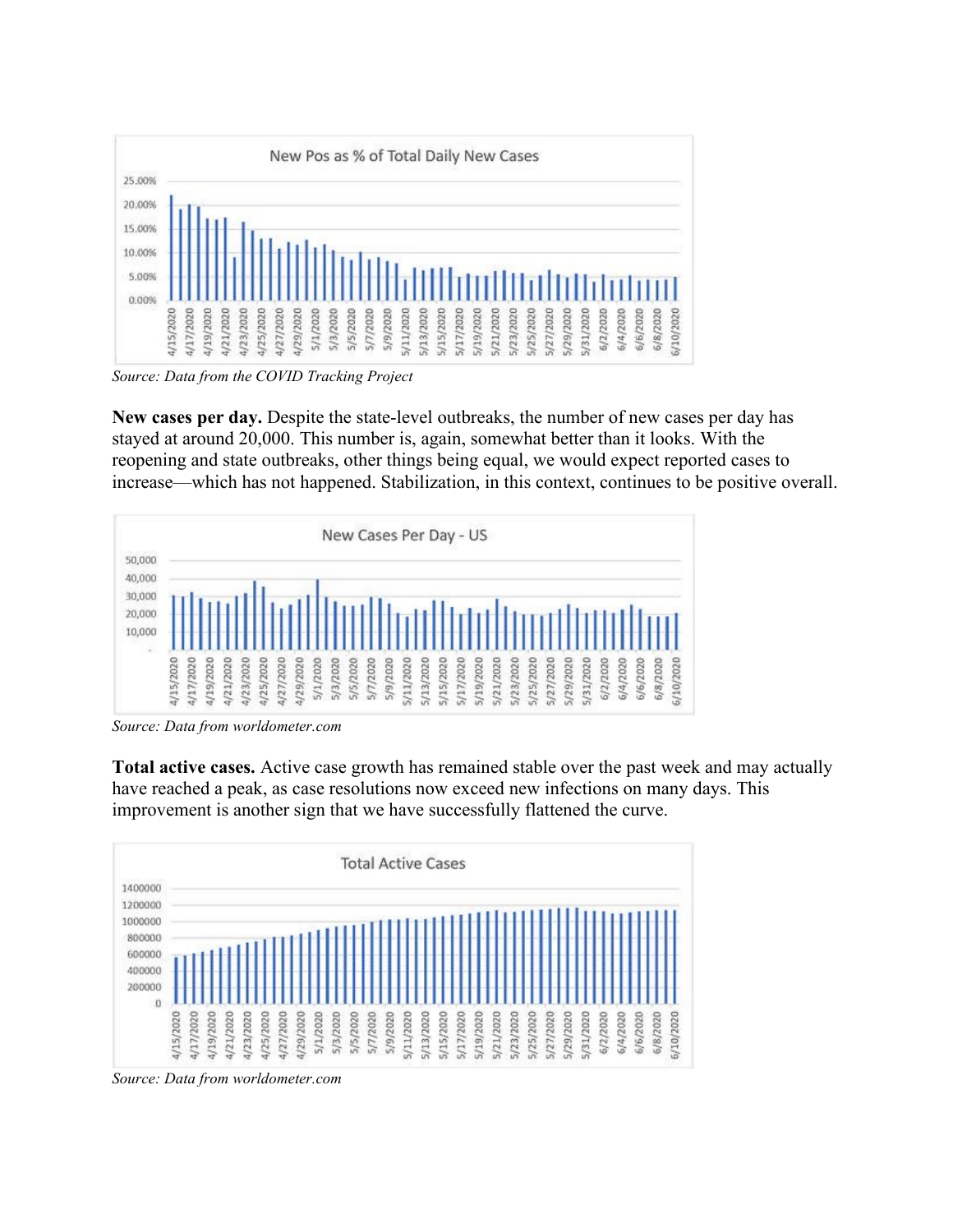Overall, the pandemic continues to be largely under control, with no signs yet of a major national second wave of infections despite local outbreaks. This possibility remains something we need to watch for, especially given the risks imposed by the protests. Still, given the reopening, the news on the pandemic front remains positive.

### **The Economy: Smooth Reopening Continues**

**Jobs market.** While layoffs continue, the damage has peaked and continues to recede. Weekly initial unemployment claims continue to decline from the peak, suggesting that much of the damage has already been done.



Continuing unemployment claims have also peaked and remain well below the recent high, despite the continuing layoffs, suggesting many people are starting to move back to work. Also supporting this idea was the most recent employment report, which showed 2.5 million jobs created on a net basis in May, above the 7.5 million losses expected. As this report represents actual payrolls, it is a solid indicator that the job market is now improving. While there are some questions about the details of the data, the direction—improvement—has been well established.

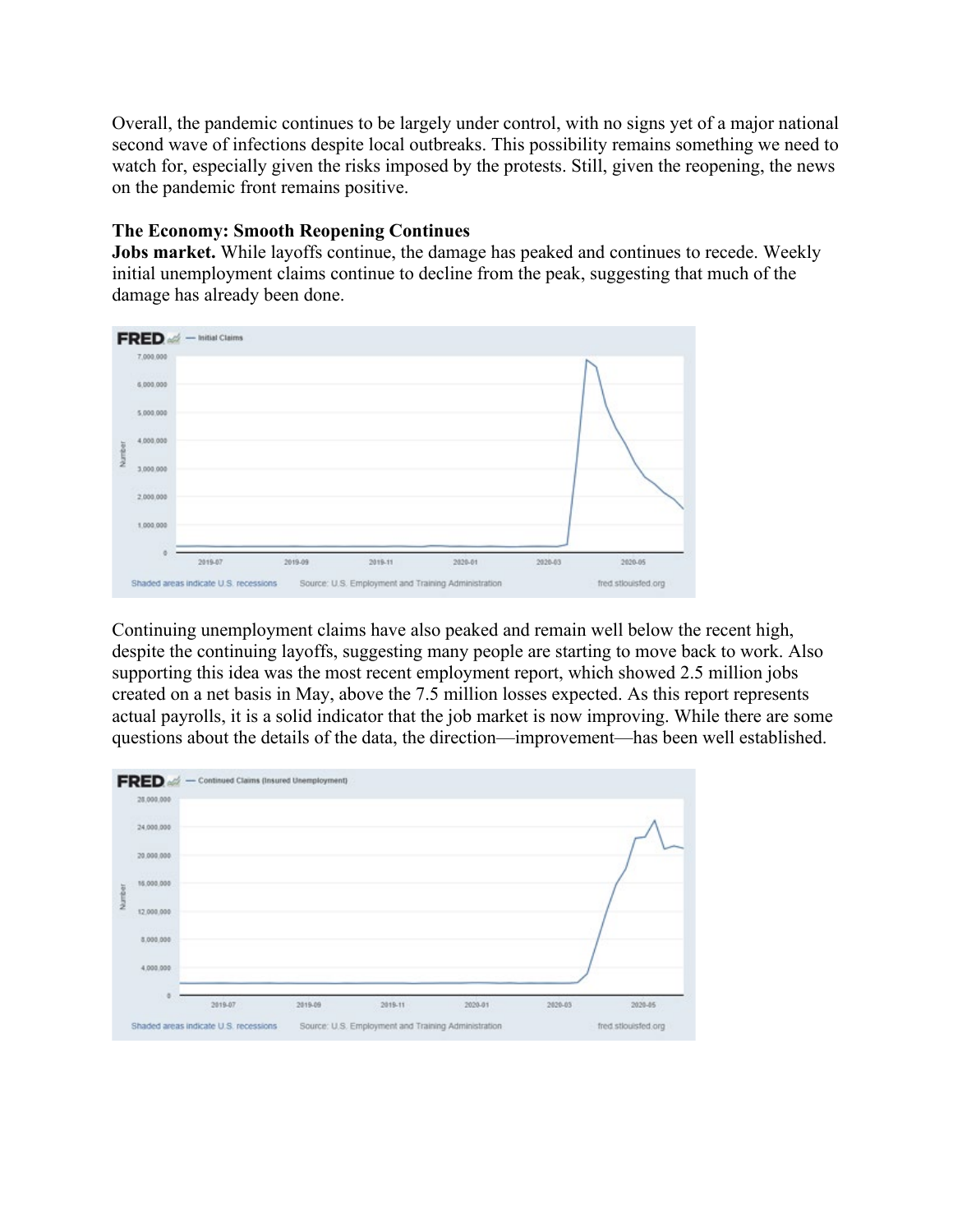**Consumers on the move.** Apple mobility data has continued to trend higher and is now well above the pre-pandemic levels of January. This jump is a significant improvement, suggesting people are coming out of their homes at an increasing rate.



*Source: [apple.com](https://www.apple.com/covid19/mobility)*

We also see this improvement in one of the hardest hit areas of the economy, restaurants, which have started to come back in many areas. There is still a long way to go, but the process has started. Consumers are also buying autos again, with a significant bounce in sales last month.



*Source: [opentable.com](https://www.opentable.com/state-of-industry)*